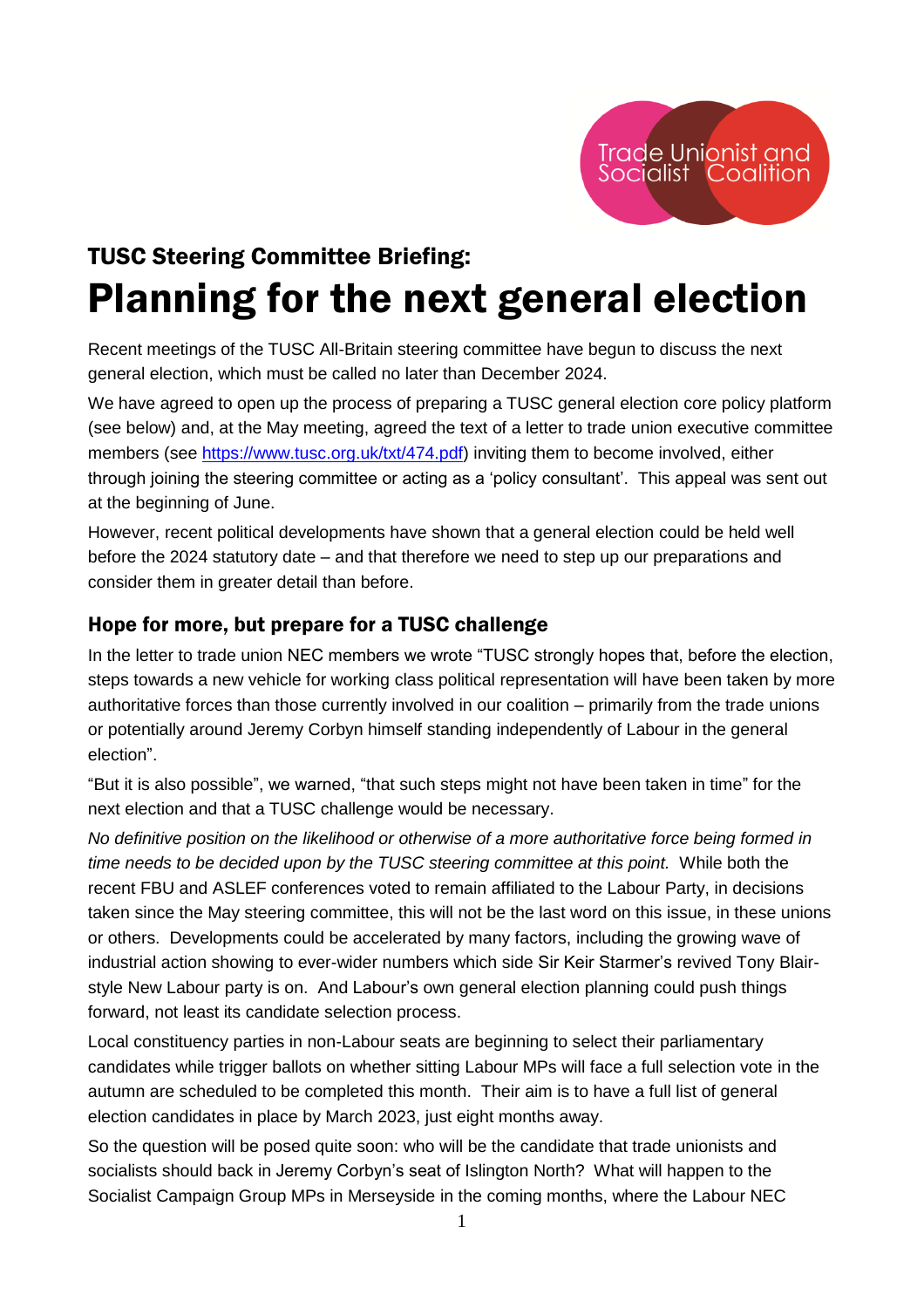decided last year that all selections would be taken over by the national party until 2026? Will the Labour leadership and its supporters allow the Socialist Campaign Group MP Apsana Begum to stand again in Tower Hamlets, with its new Aspire-led council? And so on.

It may be possible then that a wider coalition than TUSC currently is could be in place by the next general election.

But *at this point in time* it is also clear that *there is no more developed individual party or coalition than TUSC* that would be able to organise a significant all-Britain socialist and trade union-based challenge at a general election – this year if events necessitate it, or in 2023 or 2024. And that the steering committee, and the constituent components of TUSC, need to plan accordingly.

# Qualifying for a Party Election Broadcast

One important benchmark for what would constitute a serious election challenge is whether or not the minimum threshold of candidates is reached in order to qualify for 'fair coverage' from the broadcast media, including a party election broadcast (PEB).

The threshold for 'fair media coverage' is to stand a candidate in 15% of seats – 98 for the UK as a whole – which guarantees a PEB and coverage of a manifesto launch event as a minimum. The qualifying threshold secures additional coverage by the Scottish broadcast media if the 15% figure is reached there (meaning nine candidates need to stand in Scotland) and Wales (six candidates); but also by the regional news programmes in England (if there are eleven candidates in London, for example, or nine in Yorkshire or the West Midlands, five in the North East, and so on).

Of course achieving the statutory minimum coverage is one thing; using that as a foothold to push for additional broadcast and print media coverage, is something else. But reaching the qualifying threshold can be done. TUSC did so in 2015, producing a well-received broadcast (which can be viewed at [https://www.youtube.com/watch?v=pcEMrCTVRdg\)](https://www.youtube.com/watch?v=pcEMrCTVRdg). And *having the qualifying threshold as a target*, including building it into financial planning (see below), will focus the discussion about a general election intervention.

That includes discussions with other groups not currently involved in TUSC – if they are thinking of standing in the general election, would they plan to reach the threshold? Could they realistically do so on their own? And if not, *why would they not agree to be part of the TUSC list?*

### Descriptions on the ballot paper

Linked to this is the issue of what 'party description' appears on the ballot paper with a candidate's name.

The TUSC rules (at [https://www.tusc.org.uk/txt/449.pdf\)](https://www.tusc.org.uk/txt/449.pdf), and the reality of how our coalition has functioned, are clear. Individual candidates would have to accept the general election core policy platform (see below) as the minimum basis in order to be on the TUSC list. But beyond that they would be free to run their own election campaign in whatever way they wish, including campaigning on additional issues and advertising their own party or organisation – if they belong to one – as they chose. TUSC is an open and inclusive coalition for trade unionists, working class community and social movement activists, and socialists, of different parties or none.

What is also clear is that the BBC, which acts as the lead organisation for Ofcom in election coverage, insists that only candidates appearing on the ballot paper using one of the descriptions of a registered party (including its Scottish and Welsh variants) go towards the PEB qualifying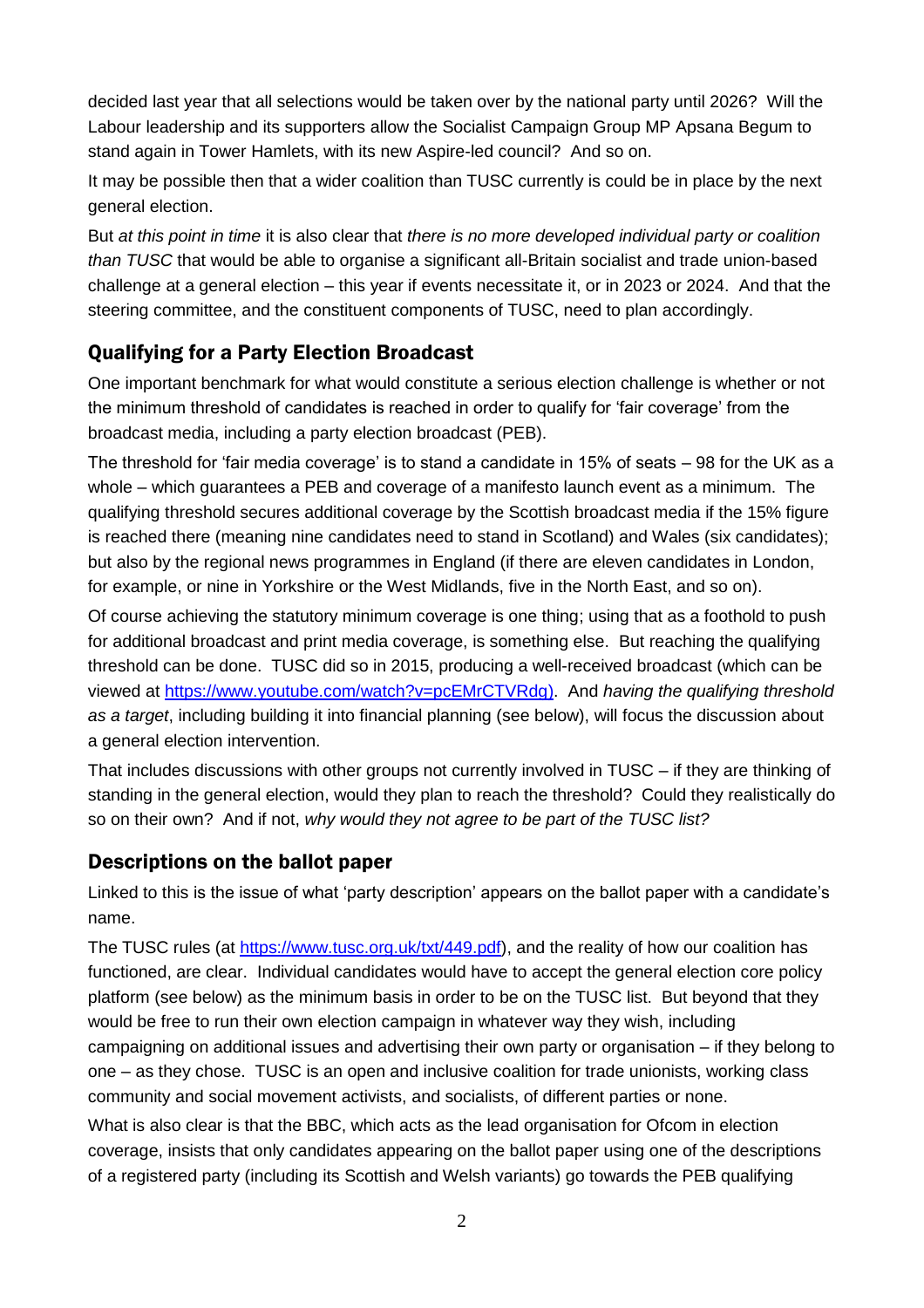threshold number. Standing as an Independent or under the name of another political party registered with the Electoral Commission *would not count*, even if the party or individual candidate declared their alignment with TUSC, whether in a 'non-aggression pact' or a mutual endorsement agreement.

Our general starting point then in any discussions we may have with other organisations should be that, given the freedom that candidates would have to decide the content of their own campaign material including the promotion of their own organisation, *they should use one of the TUSC descriptions on their ballot paper* as a contribution to reaching the PEB threshold.

# Room for flexibility?

There is a further consideration that might allow for some flexibility, for example with organisations that have a well-established local or national presence but would not be able to reach the PEB threshold themselves. This is the provision under electoral law to *register joint descriptions* between registered parties.

Each party is allowed to have twelve registered descriptions in addition to the party name, and these can include a joint description. For example, TUSC currently has eight registered descriptions, one of which is 'Left Unity – Trade Unionists and Socialists', registered jointly with the Left Unity party in 2015. This was used by seven of the Left Unity members who stood as part of the TUSC challenge in that election (there were a further three Left Unity candidates who did not use the joint description but appeared on the ballot paper as Left Unity, and two other Left Unity members who were happy to use the TUSC description alone).

It is true that it was not tested in 2015 as to whether the joint description candidates met the PEB qualifying threshold – because, even without them, TUSC had 128 candidates on the ballot paper. But the broadcasting authorities have in the past accepted candidates using joint descriptions towards the PEB qualifying threshold so this may be another avenue to explore.

The other descriptions that TUSC currently has registered include two that cannot be removed if we had to make space for further joint descriptions: Scottish Trade Unionist and Socialist Coalition and Welsh Trade Unionist and Socialist Coalition. I would also recommend that we keep the Trade Unionist and Socialist Candidate description and Trade Unionists and Socialists Against Cuts, which is still sometimes requested by candidates. (This is not to be confused with the TUSC Against Cuts *emblem* which almost all TUSC candidates use). But there is no strong argument I can see to retain the others: Carlisle Socialist and Trade Union Candidate; Walsall Socialist and Trade Union Candidate; and Dundee Against Cuts – TUSC.

# Finance

To get 100 candidates onto the ballot paper costs a minimum of £50,000, with a £500 election deposit payable for each one. The BBC and the other broadcasters will only accept a PEB for transmission that reaches their technical standards: in 2015, we paid £9,698 to produce the TUSC election broadcast. In addition, candidates are entitled to have an election address distributed to every household in their constituency free of charge by Royal Mail: but have to pay the cost of getting the leaflets printed. A serious general election challenge will not be cheap.

In 2015 TUSC was fortunate to receive donations of £67,500 from the Socialist Alliance, who had received a legacy in 2014, to pay for the election deposits of our 135 candidates, and a further £5,000 towards the cost of the election broadcast. The Socialist Party raised over £60,000 for the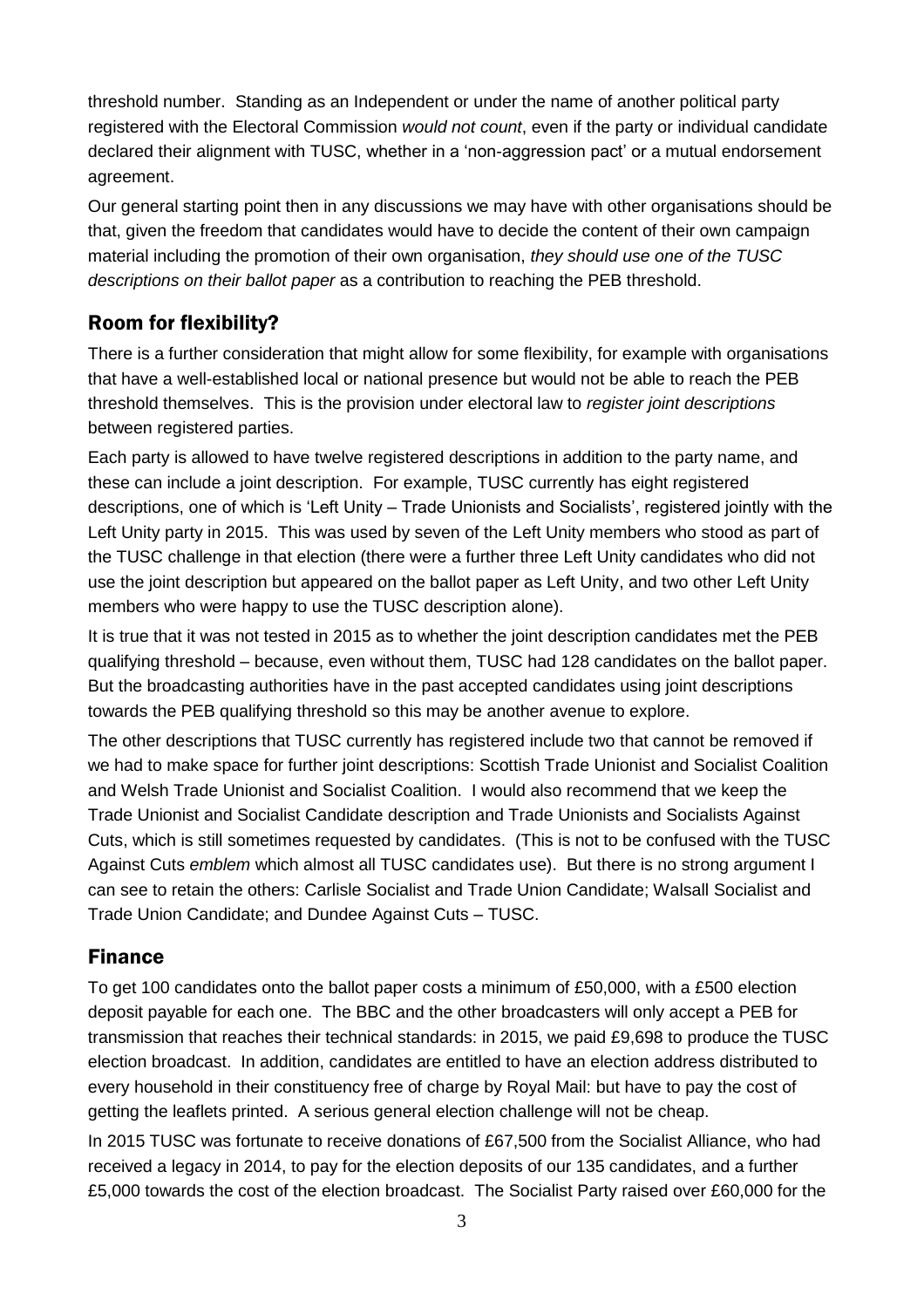campaign, and the RMT paid £10,000 from its national political fund towards the spending of those TUSC candidates who local RMT branches had requested be provided with financial support. The SWP financed the campaign material of the 12 candidates they contributed to the TUSC list. But a national general election fund had only been established, and received its first donation, in November 2014, just months before the May 2015 contest.

One reason for this is that the original policy of the TUSC steering committee was that individuals who were authorised to contest elections as TUSC candidates – receiving the legally necessary Certificate of Authorisation to use the TUSC name and emblem on the ballot paper – should be responsible for the conduct of their own election campaign including its finances (submitting election spending returns as required under the Representation of the Peoples Act). So the bulk of fund-raising has always been done locally, for specific candidates' campaigns.

But to set an all-Britain target of 100 candidates in the next general election suggests there is a case for *a TUSC national election fund of £60,000*, to guarantee the minimum number of deposits to secure a PEB and the funds to pay for its production; and a serious campaign, in the trade union movement in particular, to achieve it.

#### The general election core policy platform

The steering committee has had some preliminary discussions on drawing up a core policy platform for the general election, with the 2015 platform being the 'default' core policies to be updated, amended, added to, or supplemented with new policies (TUSC did not contest the 2017 and 2019 general elections given the possibility then of a Jeremy Corbyn-led government).

We have also agreed that there should be *a consultative conference*, which I propose should be held *in February 2023*. TUSC has usually organised its annual conference around that time and, on this occasion, it could focus on the general election, as well as playing the role that it does of preparing for the May local elections.

This timetable would mean that the steering committee would need to have a finalised *draft* core policy platform (with this process opened up as we have discussed before) for the January 2023 steering committee meeting. Which, on our normal schedule, gives us five meetings (in July, September, October, November and December) to get something ready to 'sign off' then.

The 2015 platform (appended below) is 912 words in total, comprising of a 206 word preamble and 33 bullet points under ten headings. The 2019 Labour Manifesto is not a comparable document – it is a programme for government rather than the minimum commitment a broad coalition can expect from its candidates – but it had five sections (A Green Industrial Revolution; Rebuild Our Public Services; Tackle Poverty and Inequality; The Final Say on Brexit; and A New Internationalism) with 22 sub-headings. We need to agree what type of document we are looking for, including a target length and any new headings to be covered, and begin the process – possibly by discussing a couple of policy headings at each meeting – from the next steering committee meeting in July.

> **Clive Heemskerk** TUSC National Election Agent 15th June 2022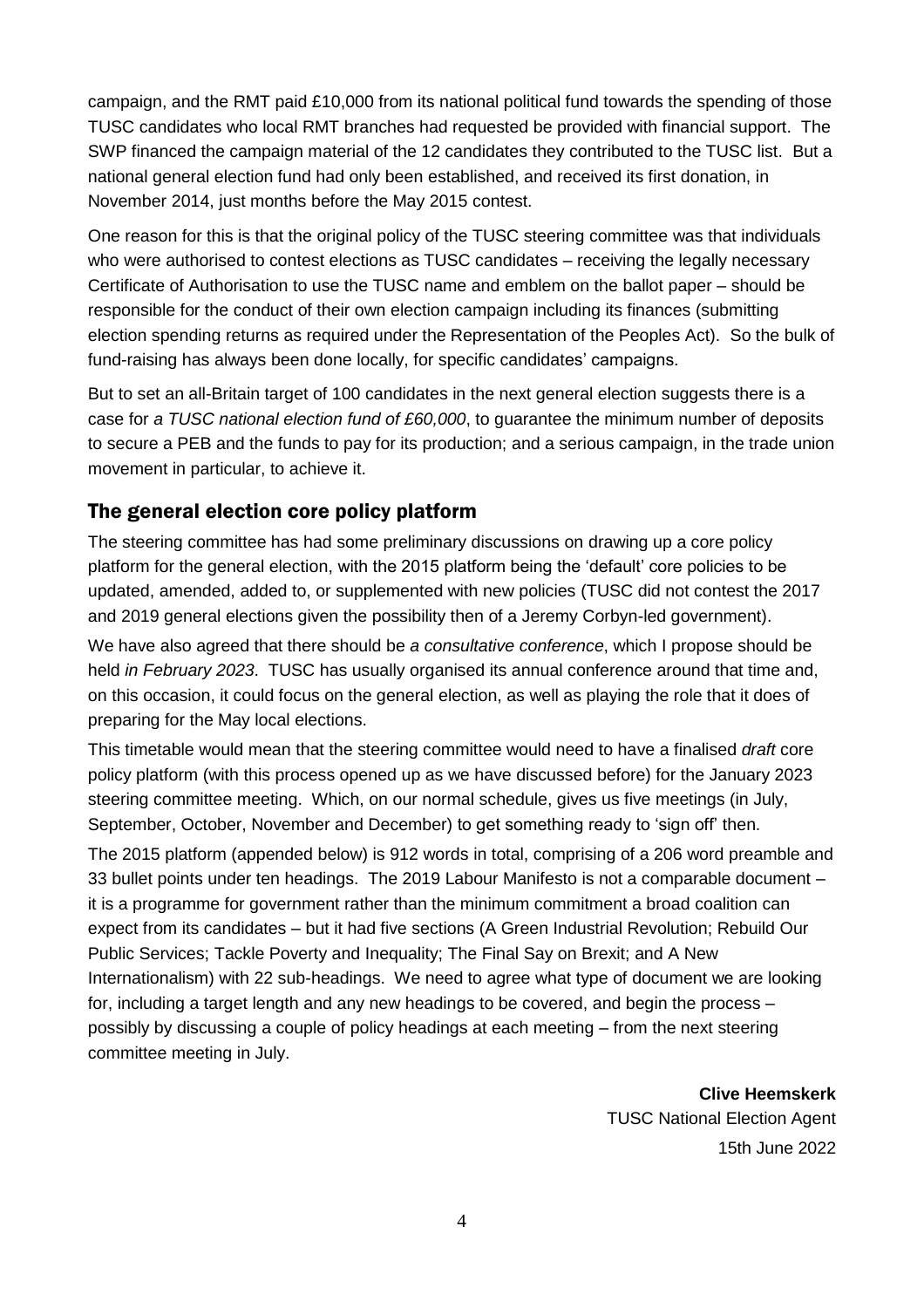# TUSC core policy platform for the 2015 general election What TUSC stands for

THE Con-Dem government has inflicted five years of savage austerity on working class people. Unfortunately there is no prospect of this changing beyond the general election, as the leadership of the Labour Party has made it clear that a Labour government would not mean an end to austerity.

The Trade Unionist and Socialist Coalition (TUSC) argues that working class people should not pay for a crisis that we did not cause. That was why TUSC was set up in 2010, co-founded by the late Bob Crow, to show that there is a clear left-wing alternative to policies of public sector cuts, privatisation, militarism and environmental degradation.

TUSC has accepted from its start that there will be some Labour candidates who share our socialist aspirations and will be prepared to support measures that challenge the austerity consensus of the establishment politicians. But it is also committed to standing candidates or supporting others if that is the only way a working class anti-austerity socialist alternative can be articulated at election time.

Our coalition, of trade unionists, community campaigners and socialists, is united on the need for mass resistance to the ruling class offensive, and for an alternative programme of left-wing policies to help inspire and direct such resistance:

#### **PUBLIC OWNERSHIP, NOT PRIVATE PROFIT**

● Stop all privatisation, including the Private Finance Initiative (PFI) and Public-Private Partnerships (PPP). Bring privatised public services, industries and utilities back into public ownership under democratic control, with compensation only on the basis of proven need.

● No to the Transatlantic Trade and Investment Partnership (TTIP) and all secret austerity treaties.

#### **NO CUTS – FOR QUALITY PUBLIC SERVICES**

- Re-nationalise all rail, bus and ferry services to build an integrated, low-pollution public transport system. Take Royal Mail back into public ownership to guarantee our postal services. Bring prisons, probation, and all other parts of the justice system back into the public sector.
- For a high-quality, free National Health Service under democratic public ownership and control.
- Stop council estate sell-offs and build high-standard, eco-friendly, affordable council housing.
- No to academies and 'free schools'. Good, free education for all, under democratic local authority control; student grants not fees.

#### **JOBS, NOT HANDOUTS TO THE BANKERS AND BILLIONAIRES**

● Bring banks and finance institutions into genuine public ownership under democratic control, instead of giving huge handouts to the very capitalists who caused the crisis.

- Tax the rich. For progressive tax on rich corporations and individuals and an end to tax avoidance.
- For massive investment in environmental projects.

#### **EMPLOYMENT AND TRADE UNION RIGHTS**

● Repeal the anti-trade union laws, reverse attacks on facility time and the right to collect subs by check-off for trade unions, particularly in the public-sector.

 $\bullet$  Support the TUC's demand to increase the minimum wage to £10 an hour, and for it then to rise in line with inflation or wages, whichever is higher.